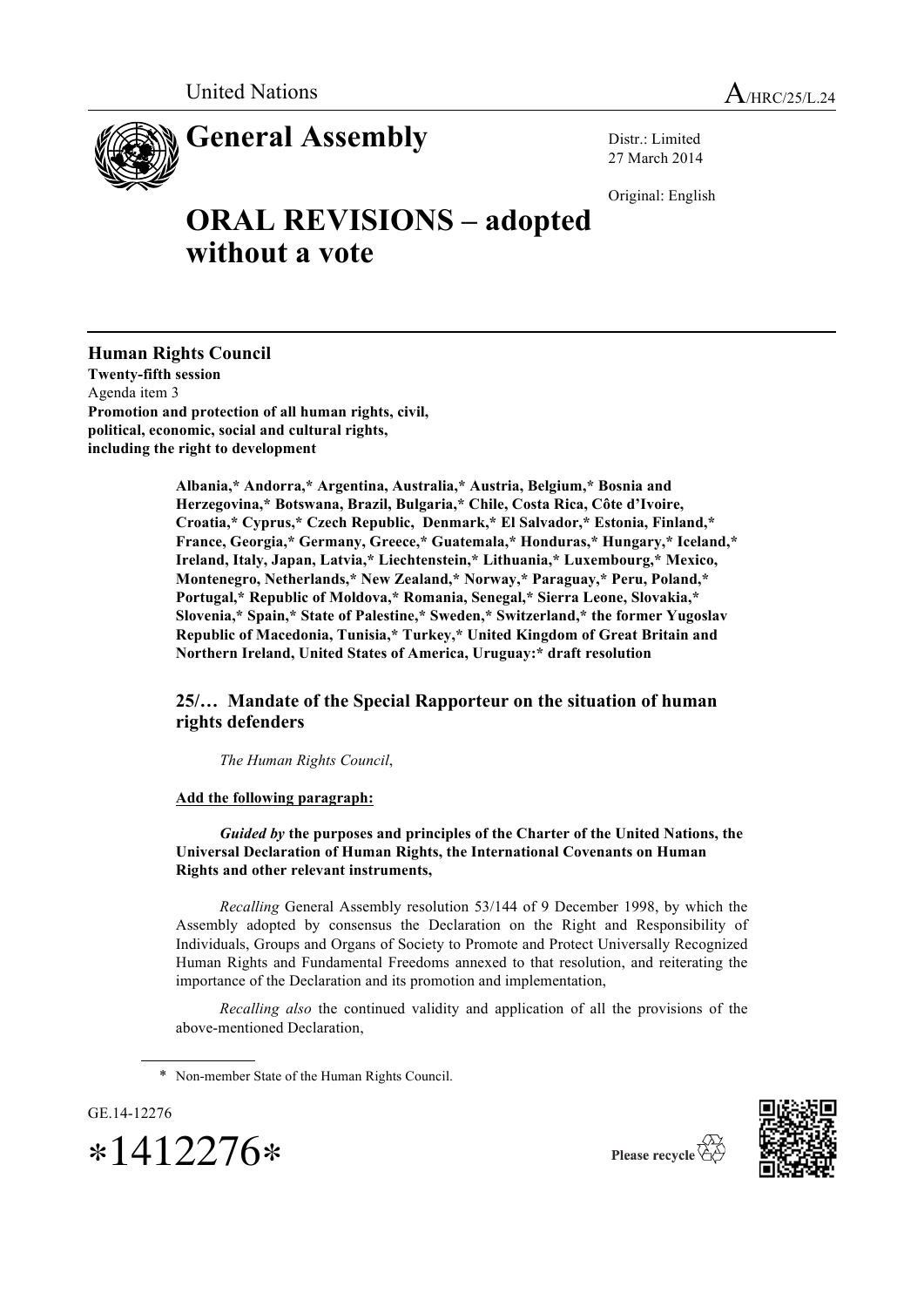*Recalling further* all previous resolutions on this subject, in particular, Human Rights Council resolutions 16/5 of 24 March 2011 and 22/6 of 21 March 2013 and General Assembly resolutions 66/164 of 19 December 2011 and 68/181 of 18 December 2013,

*Recalling* Human Rights Council resolutions 5/1, on institution-building of the Council, and 5/2, on the Code of Conduct for Special Procedures Mandate Holders of the Council, of 18 June 2007, and stressing that the mandate holder shall discharge his/her duties in accordance with those resolutions and the annexes thereto,

*Emphasizing* the important role that individuals and civil society institutions, including non-governmental organizations, groups and national human rights institutions, play at the local, national, regional and international levels in the promotion and protection of all human rights and fundamental freedoms for all,

*Reiterating* the grave concerns expressed by the General Assembly in its resolutions 66/164 and 68/181 and by the Human Rights Council in its resolution 22/6 with regard to the serious risks faced by human rights defenders due to threats, attacks, reprisals and acts of intimidation against them,

*Reaffirming* that States are under the obligation to protect all human rights and fundamental freedoms of all persons,

*Stressing* that respect and support for the activities of human rights defenders, including women human rights defenders, is essential to the overall enjoyment of human rights,

## **Add the following 4 paragraphs:**

*Mindful* **that domestic law and administrative provisions and their application should facilitate the work of human rights defenders, including by avoiding any criminalization, stigmatization, impediments, obstructions or restrictions thereof contrary to international human rights law (PP 10, 22/6),**

*Underscoring* **that the legal framework within which human rights defenders work peacefully to promote and protect human rights and fundamental freedoms is that of national legislation consistent with the Charter and international human rights law, (PP12, 22/6)**

*Gravely concerned* **that, in some instances, national security and counterterrorism legislation and other measures, such as laws regulating civil society organizations, have been misused to target human rights defenders or have hindered their work and endangered their safety in a manner contrary to international law, (PP 13, 22/6)**

*Recognizing also* **the urgent need to address, and to take concrete steps to prevent and stop, the use of legislation to hinder or limit unduly the ability of human rights defenders to exercise their work, including by reviewing and, where necessary, amending relevant legislation and its implementation in order to ensure compliance with international human rights law, (PP15, 22/6)**